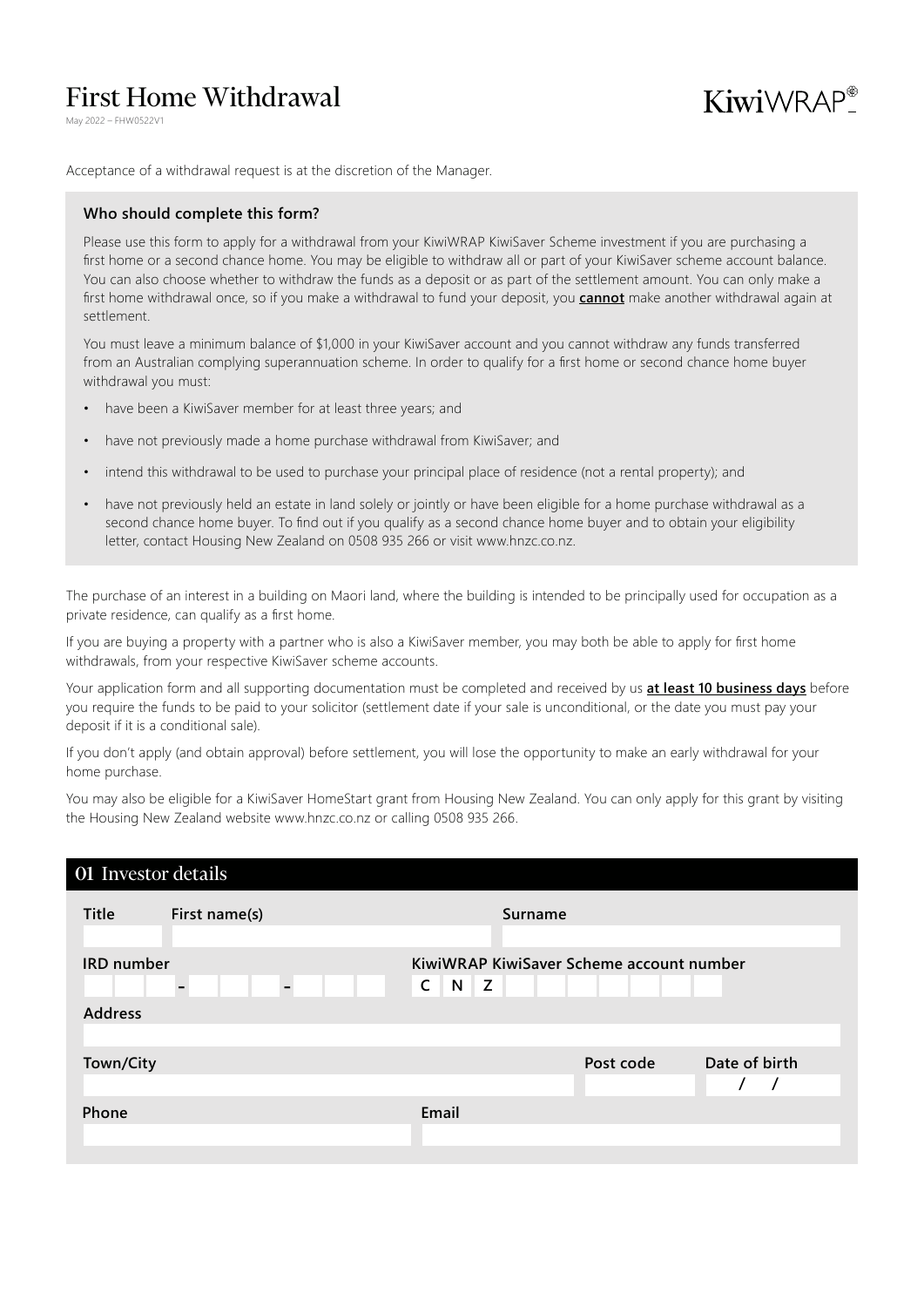# 02 Withdrawal type and amount

- $\Box$  First Home Buyer Withdrawal
- □ Second Chance Home Buyer Withdrawal (you must attach the letter of determination from Housing New Zealand to this form)
- $\Box$  A partial withdrawal of \$
- All available funds (Note: You must leave a minimum balance of \$1,000 and cannot withdraw amounts transferred from an Australian complying superannuation scheme)

**NOTE:** The Manager will adjust your withdrawal amount for any tax liability which arises as a result of the withdrawal.

#### For a partial withdrawal

- $\square$  Please deduct the amount proportionally across each asset that I am invested in; or
- $\Box$  Please make my withdrawal request, as outlined below:

| Asset    | Amount \$ | Asset | Amount \$ |
|----------|-----------|-------|-----------|
|          |           | .ر    |           |
|          |           |       |           |
| <u>.</u> |           | 4.    |           |
|          |           |       |           |

A partial withdrawal will first be deducted from any contributions you or your employer have made (and any investment gains), with any government contributions being the last amount to be withdrawn from your account.

If you make a full withdrawal of your available balance, you will remain a member of the KiwiWRAP KiwiSaver Scheme and must continue making required contributions (unless you successfully apply for a savings suspension).

# 03 Application of withdrawal

## **Deposit payment**

 $\Box$  The funds withdrawn will be applied (in the first instance) towards paying a deposit on the property (with any surplus then applied towards the balance of the purchase price at settlement)

## **Purchase price payment**

 $\Box$  The funds withdrawn will be applied solely towards paying the purchase price of the property at settlement

# 04 Payment details

Payment will only be made in New Zealand dollars to a solicitor or conveyancer's trust account; it must be a New Zealand bank account.

| Solicitor or conveyancer's name | Solicitor or conveyancer's firm |               |
|---------------------------------|---------------------------------|---------------|
| Account number                  |                                 |               |
| Firm address                    | City                            | Postcode      |
| Email                           | Work number                     | Mobile number |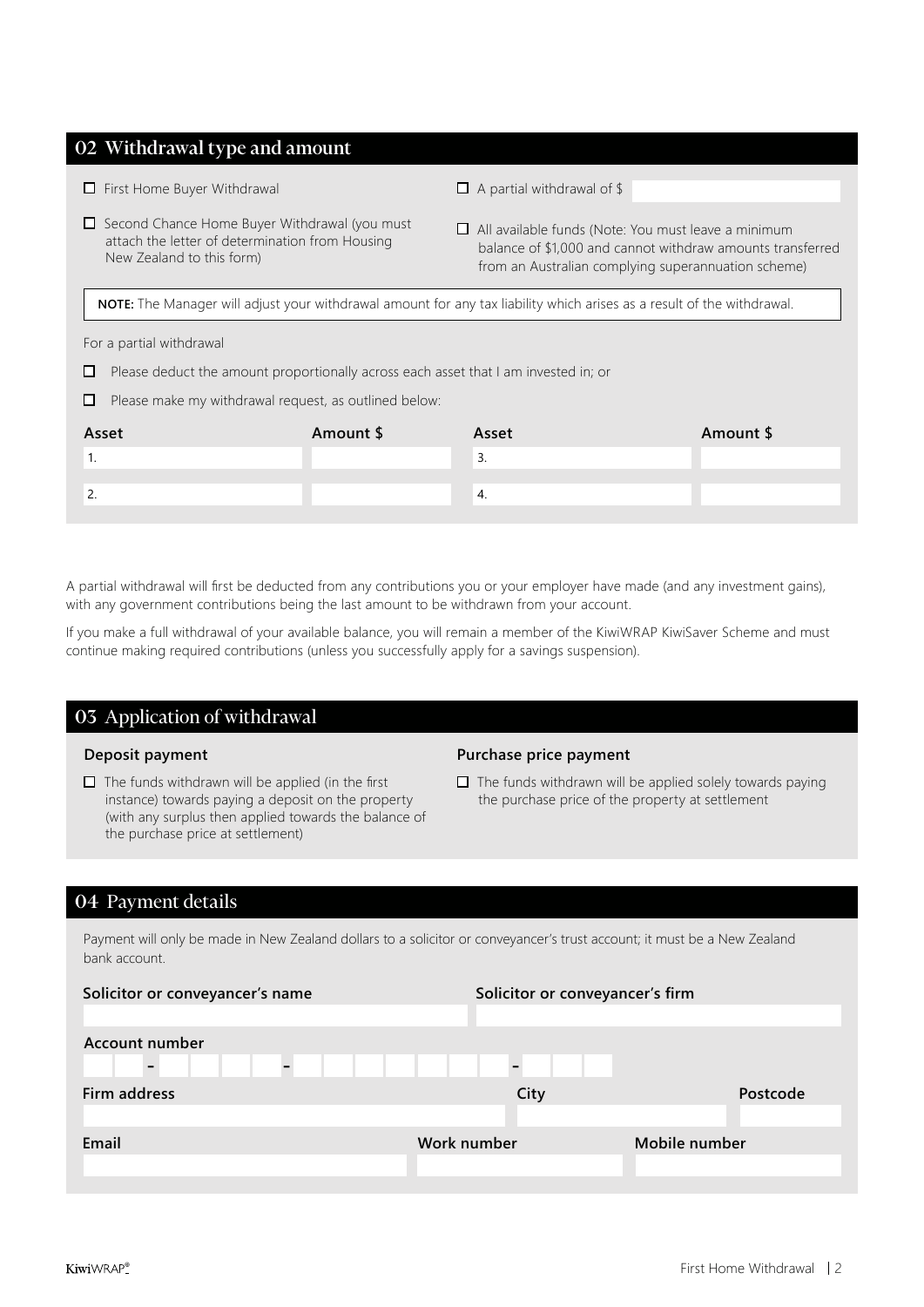# 05 Statutory declaration

A statutory declaration is a written statement that allows a person to declare something to be true. This page must be completed in front of an authorised person who will witness the declaration.

#### **Who can witness me making the declaration?**

The following people can witness you making the declaration:

- Notary Public Justice of the Peace Enrolled solicitor or barrister of the High Court
- Registrar or deputy registrar of the Supreme Court, High Court, a District Court or Court of Appeal
- Any other person authorised by law to take statutory declarations

| I, (full name) | Occupation |
|----------------|------------|
|                |            |
| $of$ (address) |            |
|                |            |

## **Solemnly and sincerely declare that:**

- I am a member of the KiwiWRAP KiwiSaver Scheme (the Scheme) and have been a member of a KiwiSaver scheme for three or more years.
- My principal place of residence has been New Zealand for the entire period I have been a KiwiSaver member.
- **Or**

 $\Box$  I confirm that for the period I have been a member of KiwiSaver, my principal place of residence was New Zealand except for the periods:

| <b>FROM</b> | TO. | <b>FROM</b> | то |
|-------------|-----|-------------|----|
|             |     |             |    |
|             |     |             |    |
|             |     |             |    |

• I acknowledge that I am not eligible to withdraw all of the government contributions I have received during my membership, unless I have lived in New Zealand over that time.

• I acknowledge that if I have lived overseas any time during my membership and did not have permanent residence in New Zealand, Inland Revenue may need to claim back some of the government contributions I received.

**NOTE:** As an exception to this rule, if you were working overseas as an employee of the New Zealand Government or as a volunteer for certain charitable organisations, you're eligible to withdraw government contributions. If this applies, please provide evidence with your application, such as a letter on your employer's letterhead confirming the period you were employed.

- I have not previously made a withdrawal from a KiwiSaver scheme for a home purchase. The property I am purchasing is intended to be my principal place of residence and is not intended to be a rental or investment property, and is in New Zealand.
- I have not previously owned an estate in land, or if I have, I attach my letter from Housing New Zealand confirming my eligibility as a Second Chance buyer.
- If I am purchasing an interest in a building on Maori land, the building is intended to have as its principal use, occupation as a private residence and is intended to be my principal place of residence.
- I agree that the Manager may approach the solicitor or conveyancer named in this form to obtain further information as may be reasonably required in connection with this application, and I authorise that solicitor or conveyancer to provide such further information (a photocopy of this authorisation shall be regarded as the original).
- I understand that acceptance of my application is at the Manager's discretion.
- I understand that my withdrawal must be paid to my New Zealand solicitor or conveyancer's trust account prior to settlement of my purchase.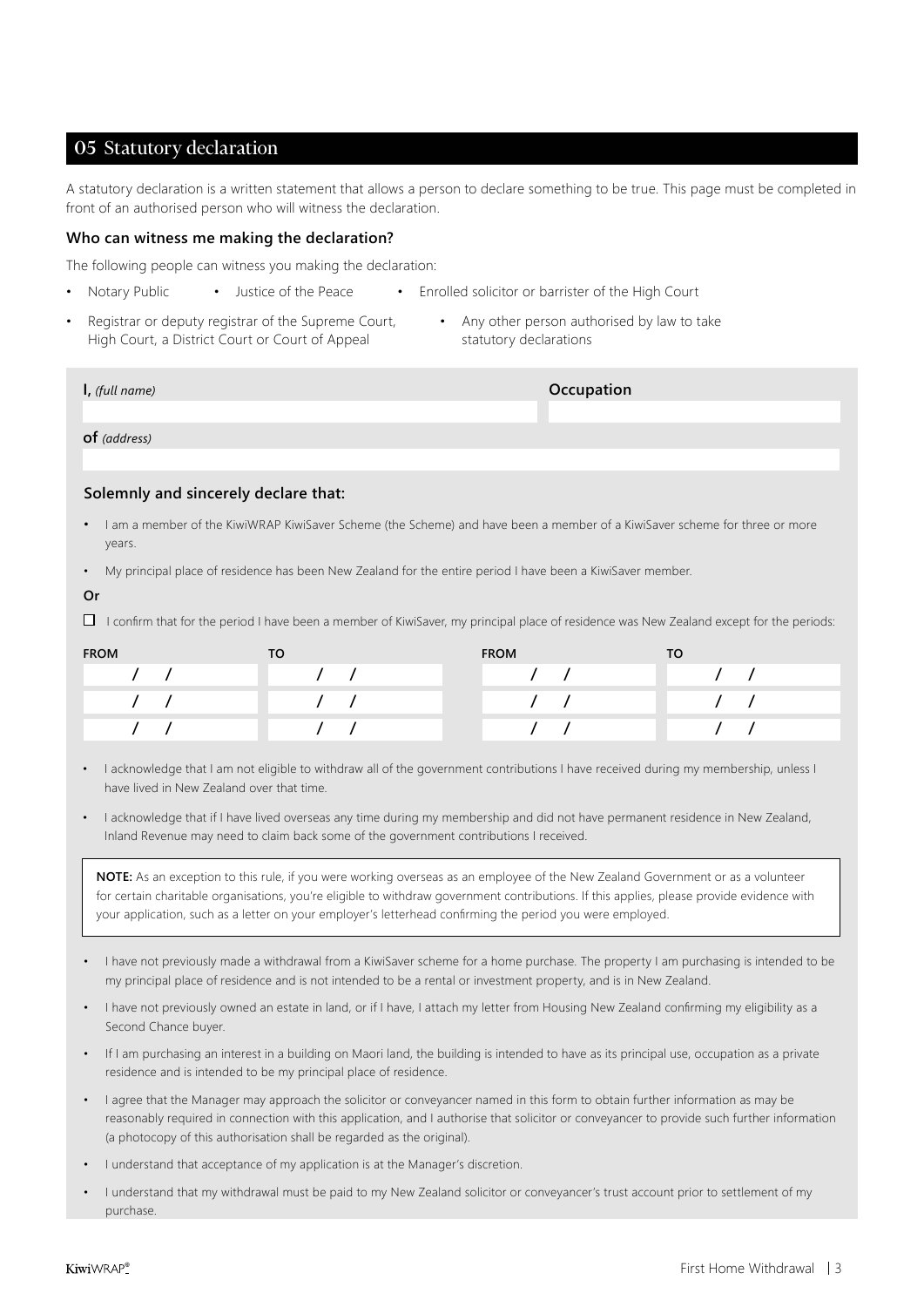- I understand that if the settlement (as set out in the attached Sale and Purchase Agreement) is not completed by the due date or any extended date, that the funds will be repaid by my solicitor or conveyancer to the Manager of the Scheme as soon as practicable into my account with no deductions or disbursements having been made to the amount released to the solicitor or conveyancer.
- I understand that the information supplied by me with this application can be used to electronically verify my identity and address (where necessary) and may be disclosed for these purposes to third parties where relevant including a government agency or a reliable, independent source.
- I have read Consilium's privacy statement found at https://www.consilium.co.nz/privacy-policy.
- I understand that my withdrawal value will or might fluctuate based upon the price(s) which applies when the withdrawal is processed and that fees, taxes and expenses may be deducted from my Scheme account.
- The information given in this form is true and correct. I acknowledge that the Manager and Supervisor will rely on information provided in (or in connection with) this form and accordingly agree to indemnify them against any claims, liability, losses, damages, costs and expenses whatsoever which may arise directly or indirectly as a result of any information provided in (or in connection with) this form being untrue or misleading (including omission).

I make this solemn declaration conscientiously believing the same to be true and by virtue of the Oaths and Declarations Act 1957.

| Declared at (place)                                                                                                                                                                                                 | this date               |
|---------------------------------------------------------------------------------------------------------------------------------------------------------------------------------------------------------------------|-------------------------|
|                                                                                                                                                                                                                     |                         |
| Member signature                                                                                                                                                                                                    |                         |
|                                                                                                                                                                                                                     |                         |
| Before me (JP, solicitor, Notary Public or other person authorised to take statutory declarations, such as registrar or deputy registrar of the<br>Supreme Court, High Court, a District Court or Court of Appeal). |                         |
| Name                                                                                                                                                                                                                | of city (where signing) |
|                                                                                                                                                                                                                     |                         |
| Witness signature                                                                                                                                                                                                   | Occupation              |
|                                                                                                                                                                                                                     |                         |
|                                                                                                                                                                                                                     | Date                    |
|                                                                                                                                                                                                                     |                         |

# 06 Solicitor or conveyancer's letter

To: Consilium NZ Limited as Manager of the KiwiWRAP KiwiSaver Scheme

Re: *(the Member)*

KiwiWRAP KiwiSaver Scheme account number:

I refer to the Member's application (the Application) for a withdrawal from the Scheme, which relates to the purchase of *(the property address details)*

The settlement date, or currently anticipated settlement date, for the purchase of the property is:

 **/ /**

 **/ /**

The date that the agreement is expected to become unconditional (the date on which the deposit is payable) is: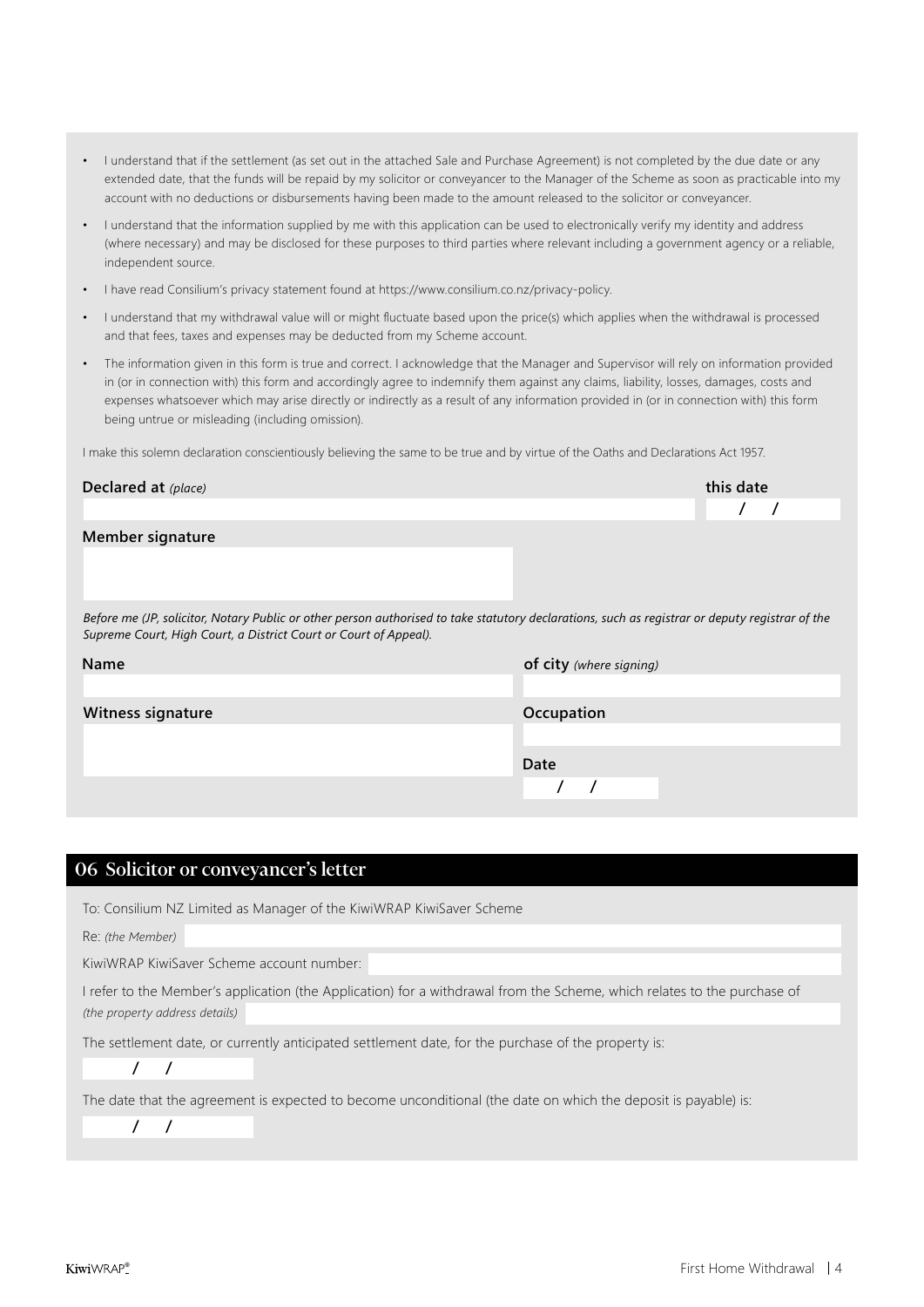# **Documents**

#### I enclose copies of:

| The agreement for sale and purchase of the property with (the vendor(s) name(s))                                                                                                                                                                                                                          |       |  |  |                      |
|-----------------------------------------------------------------------------------------------------------------------------------------------------------------------------------------------------------------------------------------------------------------------------------------------------------|-------|--|--|----------------------|
|                                                                                                                                                                                                                                                                                                           | Dated |  |  | (the Agreement); and |
| • Our pre-printed bank deposit slip.<br>$\mathbf{r} = \mathbf{r}$ and $\mathbf{r} = \mathbf{r}$ and $\mathbf{r} = \mathbf{r} = \mathbf{r}$ . The contract of the contract of the contract of the contract of the contract of the contract of the contract of the contract of the contract of the contract |       |  |  |                      |

I confirm that I act for the Member, who is to purchase the property under the Agreement.

# **Undertaking**

I undertake to you (please tick the relevant box below):

#### $\square$  For unconditional sale and purchase agreements where KiwiSaver funds are paid on settlement

- 1. As at the date of this letter any conditions to the Agreement are fulfilled or waived and the vendor and the purchaser(s) are unconditionally obliged to settle; and
- 2. Any funds received by me pursuant to the Application (the Funds) will be paid to the vendor as part of the purchase price; or
- 3. If settlement under the Agreement is not completed by the due date in the Agreement or any agreed extended date, the Funds will be repaid to you as soon as practicable on account of the Member with no deductions for disbursements.

## $\Box$  For conditional sale and purchase agreements where KiwiSaver funds are applied as a deposit (with any balance paid at settlement)

- 1. As at the date of this letter the Agreement remains subject to a condition or conditions which have yet to be either fulfilled or waived (i.e. the vendor and the purchaser(s) are not yet contractually obliged to settle);
- 2. Such funds as are received by me pursuant to the Application and are to be applied towards paying a deposit under the Agreement (the deposit funds) will be held by a stakeholder who is obliged to:
	- i. hold the deposit funds while the Agreement is conditional; and
	- ii. repay the deposit funds to me if settlement under the Agreement is not completed by the due date in the Agreement or any agreed extended date (except where non-completion of the settlement is due to the purchaser's default);
- 3. I will repay to you as soon as practicable on account of the Member (with no further deductions or disbursements) any deposit funds that the stakeholder repays to me if settlement is not completed; and
- 4. Any funds received by me pursuant to the Application which exceed any amount to be applied towards paying a deposit under the Agreement:
	- i. will be paid to the vendor as part of the purchase price on settlement of the Agreement; or
	- ii. if settlement under the Agreement is not completed by the due date in the Agreement or any agreed extended date, will be repaid to you as soon as practicable on account of the Member with no deductions or disbursements.
- 5. The undertaking in point 2 above is restricted to confirming that the stakeholder owes obligations:
	- To hold the deposit funds while the Agreement is conditional; and
	- To repay the deposit funds to me if settlement of the Agreement is not completed as described.

I give no undertaking that the stakeholder will actually comply with these obligations, and accordingly I accept no liability in the event that the stakeholder breaches either obligation.

I confirm that I hold a current practising certificate issued pursuant to the Lawyers and Conveyancers Act 2006.

| Solicitor or conveyancer's name | Solicitor or conveyancer's firm                       |  |  |  |
|---------------------------------|-------------------------------------------------------|--|--|--|
|                                 |                                                       |  |  |  |
| Signature*                      | Date                                                  |  |  |  |
|                                 |                                                       |  |  |  |
|                                 | *Must be signed by the practice principal or partner. |  |  |  |